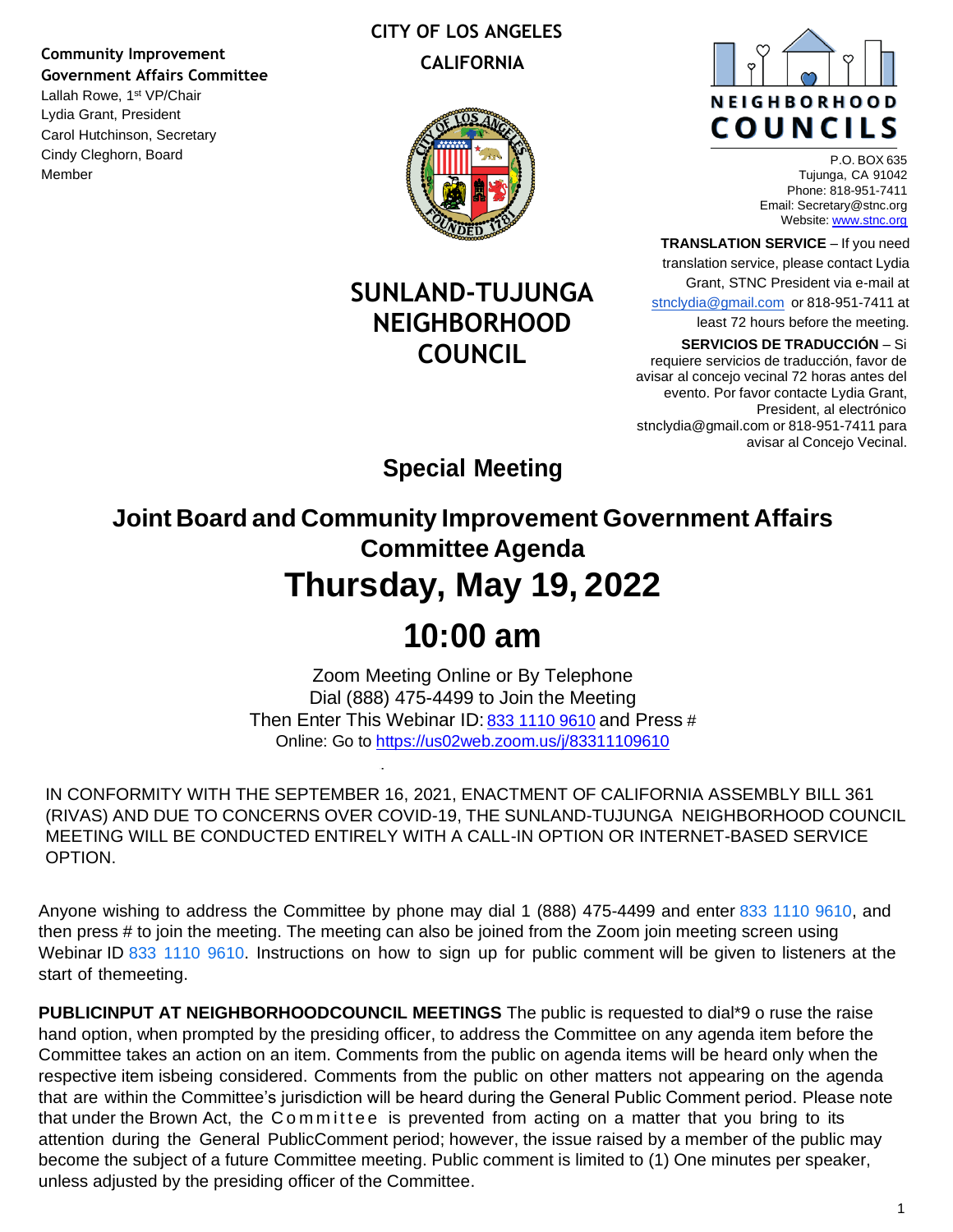*The Neighborhood Council system enables meaningful civic participation for all Angelenos and serves as a voice for improving government responsiveness to local communities and their needs. We are an advisory bodyto the City of Los Angeles, comprised of stakeholder volunteers who are devoted to the mission of improving our communities.*

*Unless otherwise specified, all items on the meeting agenda are for Discussion and Possible Action and may be taken out of order at the discretion of the President. This is an online virtual meeting, please understand that there may be some connection delays from time to time.*

#### AB 361 Updates:

Public comment cannot be required to be submitted in advance of the meeting, only real-time public comment is required. If there are any broadcasting interruptions that prevent the public from observing or hearing the meeting, themeeting must be recessed or adjourned. If members of the public are unable to provide public comment or be heard due to issues within theNeighborhood Council's control, the meeting must be recessed or adjourned.

"Out of an abundance of caution due to the possible attendance and participation of a majority of Neighborhood Council Board *Members at this Joint Committee meeting, this meeting is noticed as a Special Joint Meeting of the Committee and the Board, in adherence with the State's Brown Act. No action will be taken on behalf of the Board at this meeting of the Committee. Only Committee Members are allowed to vote"*

"Sunland-Tujunga Neighborhood Council Community Improvement & Government Affairs Committee meets (virtually) monthly on the 3rd Thursday of each month and is focused on bringing forth and making recommendations on issues that affect our Sunland-Tujunga Community and City of Los Angeles.

"Sunland-Tujunga Neighborhood Council promotes the community's overall welfare, progress and economic prosperity."

- 1. Call to Order Lallah Rowe, Vice President & Chair
- 2. Opening Comments by Chair.
- 3. Assign Notetaker
- 4. Approve minutes of prior meetings
- 5. Discussion/possible action: CF 22-0002-S16 H.R. 5227 / LIFT the BAR Act / Affordable Care Act / Federal Assistance Programs Eligibility Standards / Lawfully Present Immigrant Access
- 6. Discussion/possible action: CF 22-0392 Digital Off-Site Signs / Outdoor Advertising / Transportation Communication Network Program Structures / Los Angeles County Metropolitan Transportation Authority (MTA)
- 7. Discussion/possible action: CF 22-0102 Equity Analysis / Violence and Crime / Black Women and Girls / Missing Person Cases
- 8. Any Other New Business
- 9. Any Old Business
- 10. Update follow up on prior committee recommendation/actions.
- 11. GENERAL PUBLIC COMMENT ON NON-AGENDA ITEMS (10) a total of 10 minutes –*Comments from the Public on Non-Agenda items, issues, announcements within the jurisdiction of the Sunland-Tujunga Neighborhood Council. The Brown Act prevents the Board/Committee from commenting on* your comments. If you wish to speak, either raise your hand (on computer or tablet) or dial \*9 (on your *cell phone). Announcements: Next Committee meeting April 21, 2022*